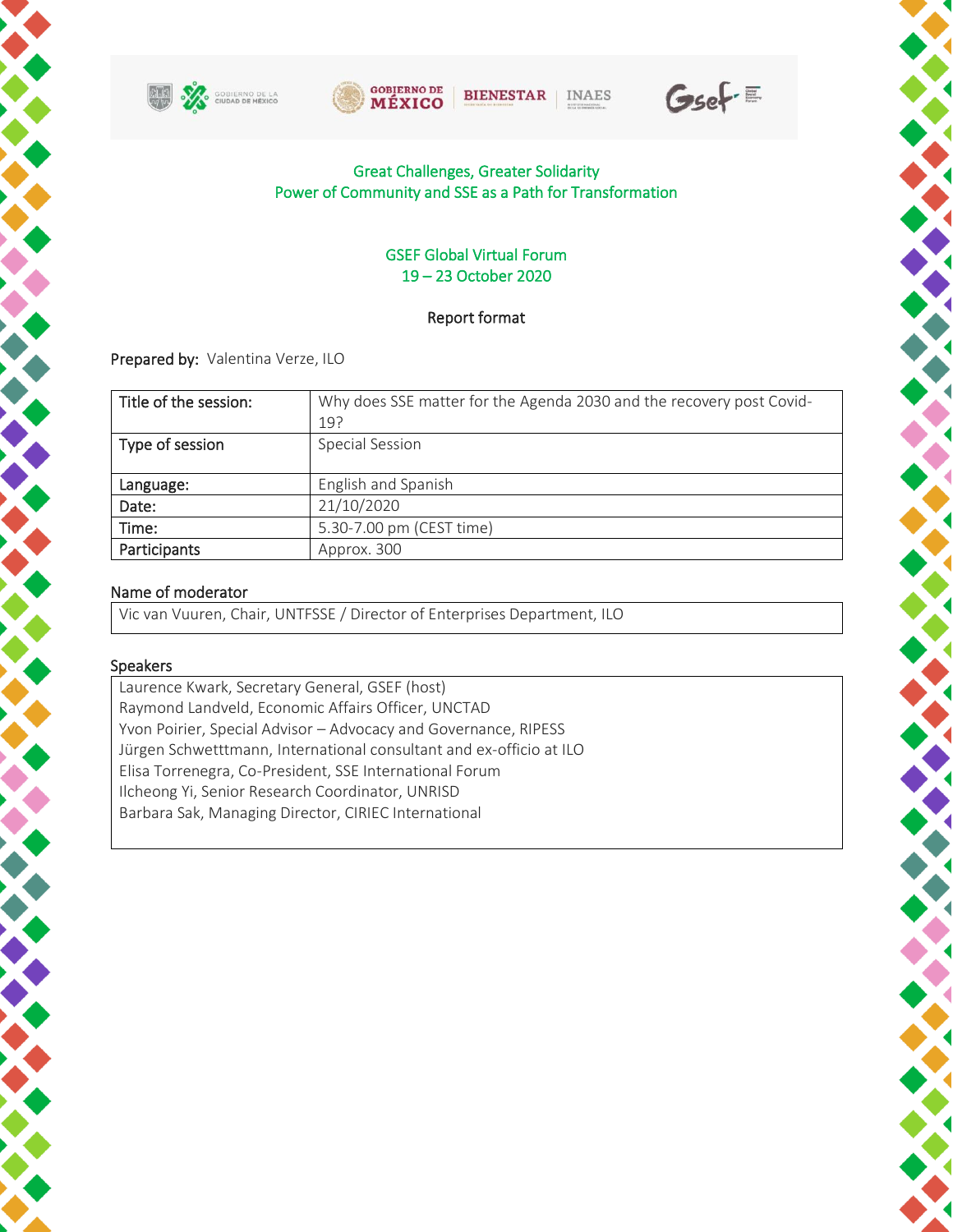



**BIENESTAR** | INAES

 $GseF \equiv$ 

 $\overline{\phantom{a}}$ 

X

## Screenshots of the zoom session



### C Zoom Meeting  $\bullet$ **WHY DOES SOCIAL AND SOLIDARITY ECONOMY MATTER FOR THE AGENDA 2030 AND THE RECOVERY POST COVID-19?** UNTFSSE virtual event at the GSEF Global Virtual Forum  $\left(\frac{1}{2}\right)$  5.30 pm CEST Wednesday, 21 October 2020  $\blacktriangleright$  https://di imboGSEF04/RegistroEN.aspx Inter-Agency Task Force on LIN  $GseF \equiv$ **Social and Solidarity Economy**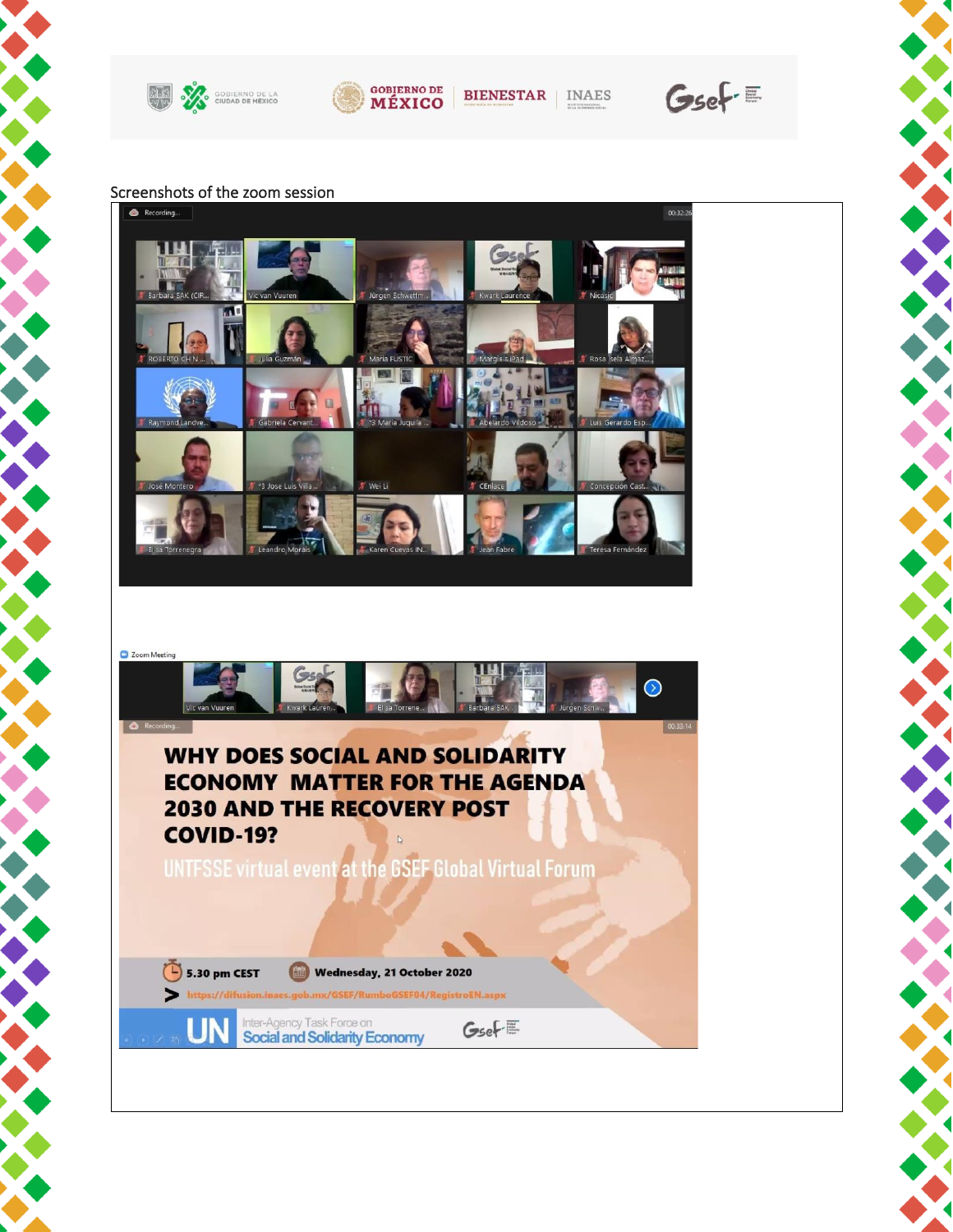





 $GseF \equiv$ 

#### Summary of presentations:

- 1. Ms. Laurence Kwark, Secretary General at GSEF opened the event reflecting on the importance of promoting national and international recognition and global visibility of SSE as a key strategy to localize SDGs. She added that it is important to create spaces where it is possible to discuss strategies and visions on how to build together a global SSE movement as path for transformation to face "Great Challenges, with Greater Solidarity".
- 2. Mr. Vic van Vuuren, Chair of UNTFSSE and Director of Enterprises Department at ILO moderated the session. The moderator gave an overview on the impact of covid-19 on the world of work and emphasized why and how a better recovery should focus on tackling the pre-existing factors that worsen the socioeconomic impacts of the COVID-19 pandemic and the importance of including SSE in devising reconstruction measures. Moreover, he introduced the work of the UNTFSSE in raising visibility on SSE and creating partnerships at the global level. He mentioned that the different speakers would present ongoing joint action plan 2020-2022 of the UNTFSSE and its main priority objectives, identified jointly by the different members and observers of the task force.
- 3. Mr. Raymond Landveld, Economic Affairs Officer at UNCTAD and Mr. Yvon Poirier, Special Advisor on Advocacy and Governance at RIPESS highlighted that at the United Nations General Assembly (UNGA) Summit in September 2020 the conclusion was that we were not on track to achieve the SDGs by 2030. Heads of State and Government endorsed the "Decade of Action and delivery of the SDGs" launched by UN Secretary General. The existing problems signify business opportunities, which can be taken by entrepreneurs, MSMEs and SSE operating entities. As a people-centred and environmental sensitive economic model, SSE has enormous potential to help accelerate and localize the achievement of the SDGs across all goals. It is observed a need for policy guidance through the intergovernmental processes and increased support from member states. Intergovernmental outcomes, such as UNGA resolutions, can help Member states to share experience among each other on SSE, leading to increased benefits to their societies and economies. In this regard, SSEOEs can be excellent vehicle to help in the implementation of the UN SG socio-economic response to Covid-19. Moreover, a UN resolution on SSE would fill a significant gap left in the 2030 Agenda, since the role of SSE has not been sufficiently recognized.
- 4. Mr. Jürgen Schwettmann, International consultant and ex-officio at ILO and Ms. Elisa Torrenegra, Co-President at the SSE International Forum underlined the urgency to have development cooperation programs unlocking - especially in developing economies – the potential of SSE institutions in playing a transformative role in achieving multiple Sustainable Development Goals (SDGs) and be a powerful tool to mitigate the impact of crises. In particular, the UNTFSSE designed the joint project "SSE-for-SDGs" , which aims at raising awareness about, and enhance the visibility of, the SSE within the UN system and beyond especially in its contributions to SDGs. Moreover, it focuses on supporting a conducive environment for SSE and the formulation of national SSE policies and laws in the three pilot countries and strengthening the capacity of SSE support institutions in three pilot countries. It also will initiate concrete SSE projects and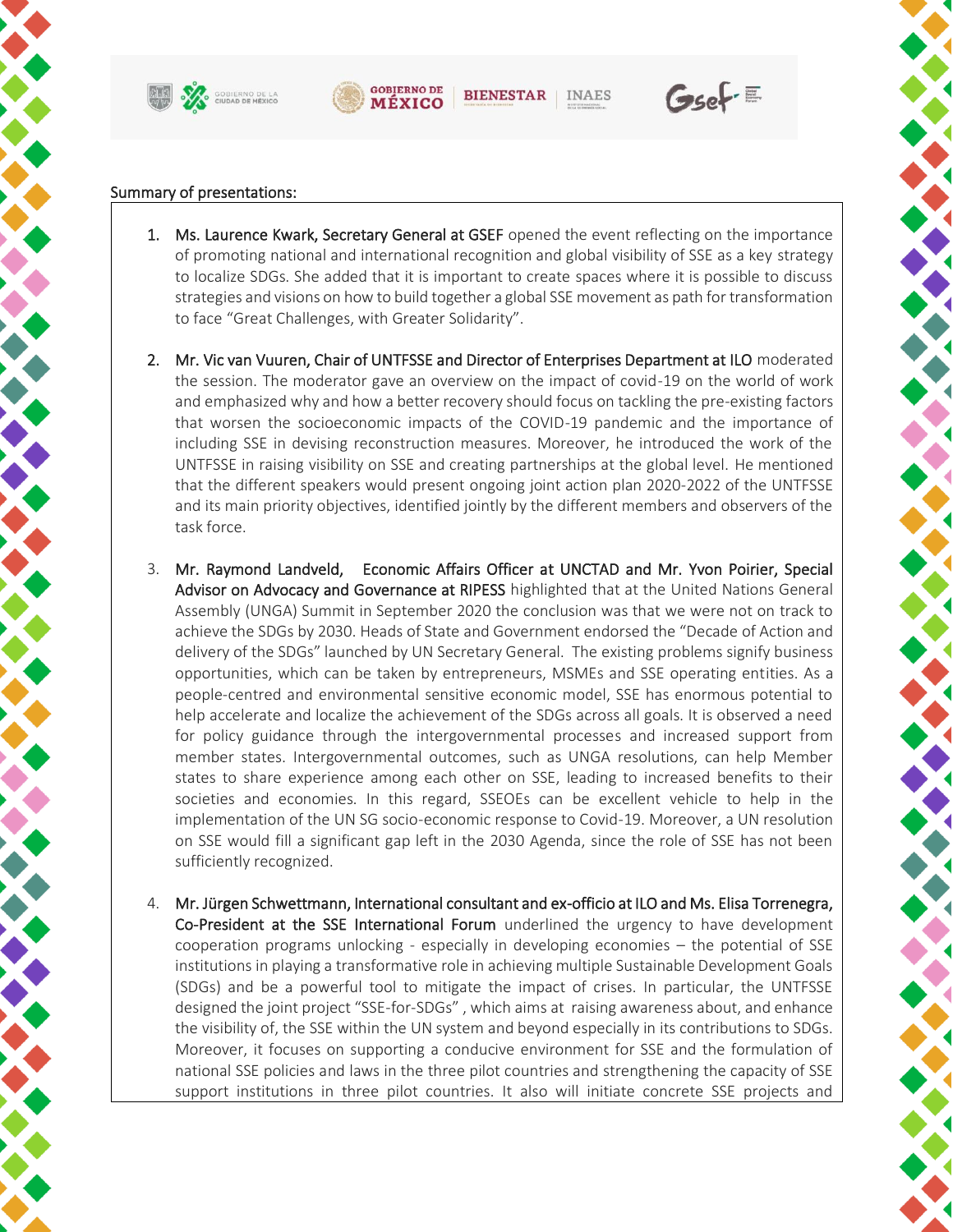



 $GseF =$ 

structures at the local level in some countries and contribute significantly to the "Delivering as One" approach of the United Nations by generating programme outcomes through multi-agency arrangements.

5. Mr. Ilcheong Yi, Senior Research Coordinator at UNRISD and Ms. Barbara Sak, Managing Director at CIRIEC International reflected on the importance to promote the systematic processing, synthesizing and analyzing of contents related to SSE for the SDGs, along with the production of knowledge on the same subject. Through the Knowledge Hub for SDGs, as joint project of the UNTFSSE, it has been possible to create a global platform of SSE knowledge and experience with a focus on the SSE for the SDGs and to invest in the communication and network among policymakers, practitioners and scholars. In the future, it will be crucial to keep strengthening the network and partnership with SSE players within and outside UN system and securing financial stability for long-term plans for research and communication in this area.

#### Answers to the GUIDING QUESTION:

#### How to transform the present and build a better future from the SSE?

- Promote national and international recognition and global visibility of SSE as a key strategy to localize SDGs;
- Work with governments and local governments in order to co-build public policies in strategic socio-economic sectors for better recovering from the crisis;
- Advocate for reconstruction measures focusing on the causes of this crisis and with long term perspectives allowing the government to align them with the broader vision of Agenda 2030;
- Overcome fragmentation in the sector and promote production on knowledge and sharing of produced knowledge around SSE as tool to achieve SDGs (e.g. Knowledge Hub);
- Implement TC projects unlocking the potential of SSEOs as tool of achieving decent work, by reinforcing national enabling environment, legal and policy frameworks and SSE ecosystems – especially in developing economies (e.g. SSE-for-SDGs project);
- Support the process around the recognition of the SSE as one of the actor to play a role in the achievement of an inclusive and sustainable development (e.g. through a UN resolution on SSE);
- The priority should be on education and how to engage youth in be part of the solution.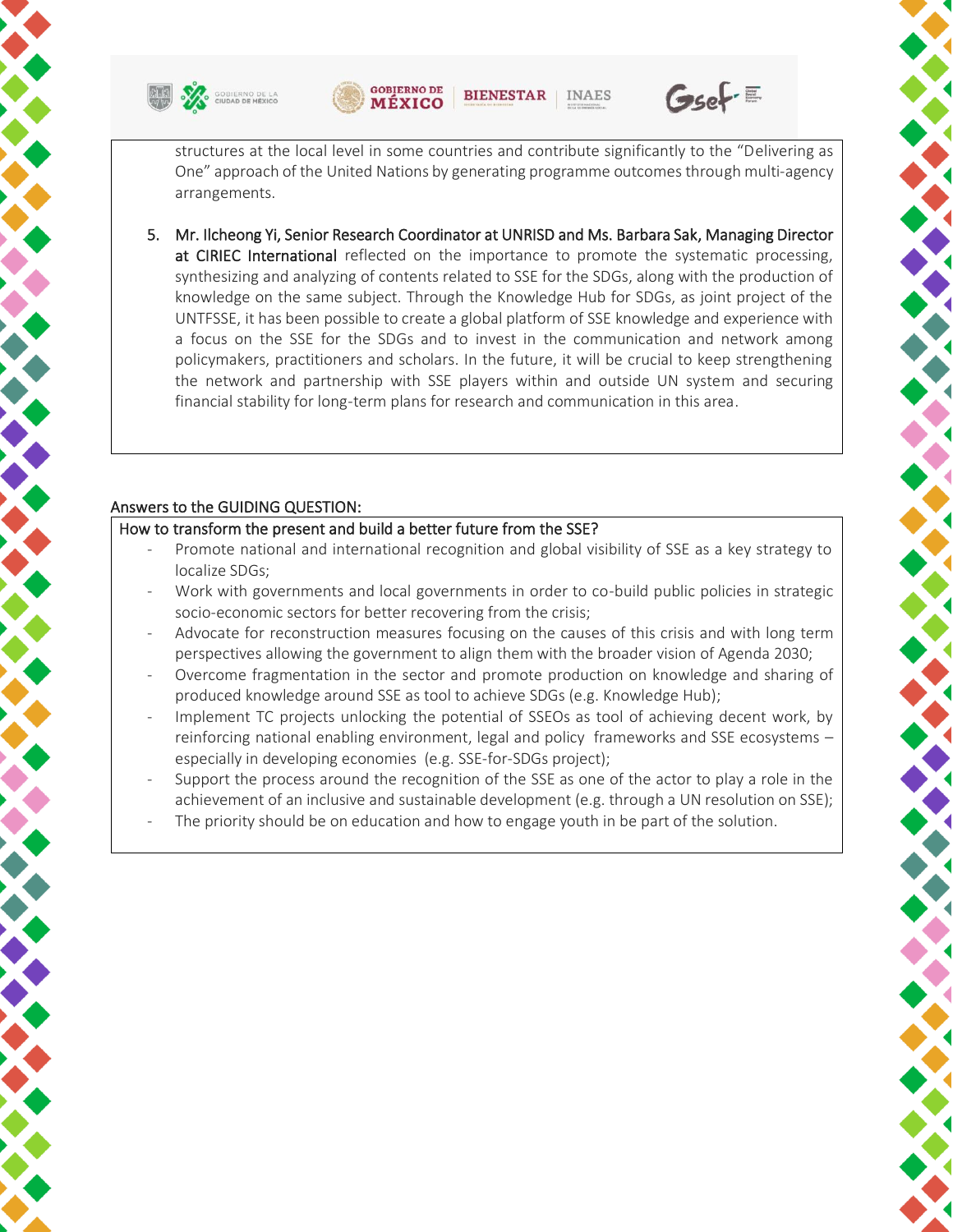



**BIENESTAR INAES** 

# $GseF =$

#### Relevant Questions and Answers from Audience:

#### Vic Van Vuuren:

- How to transform the present and build a better future from the SSE (to all)?
- What will be the focus in terms of work for your organizations in the coming months (to SSE umbrella organizations' representatives)?
- What can UN do better (to UN agencies' representatives)?

#### Judith Hitchman - RIPESS

- I am concerned by one aspect of Covid and the general UN response and would really like the speakers to react please: UN Member States operate on a donor /recipient basis. Yet the 148 million job losses mentioned and the domino effect of job loss (especially by daily waged workers in the agribusiness sector and many others concerns the 'developed' countries as much or even more than the developing ones. Food banks are unable to cope with to 40% increase in demand for support for people. So how can we break the donor/recipient UN paradigm to address this through SSE?

-The FAO has introduced a new partnership initiative called Hand in Hand. It will be country led-, and country owned and evidence based. How can we use this in a bottom up SSE approach? Given that the objective is to improve and move forward on SDG 1 and 2 as well as 13, based on the 3 key pillars of social, environmental and economic aspects… Any ideas? Possible for a programmatic approach?

#### Margie Mendell

How to continue to work beyond boundaries? Barbara mentioned the unions and large mutuals. We are in crisis now but the future requires alliances between « old » and new movements; between large and established and small and fragile. .Any comments?

#### Javier Blázquez :

Could a platform be created where public policies (municipalities or local governors) that have been successful in the face of the COVID-19 pandemic would be shared?

#### Marco Vinicio:

How does the social and solidarity economy impact on consumption towards large companies and items whose economic price generates inflationary problems?